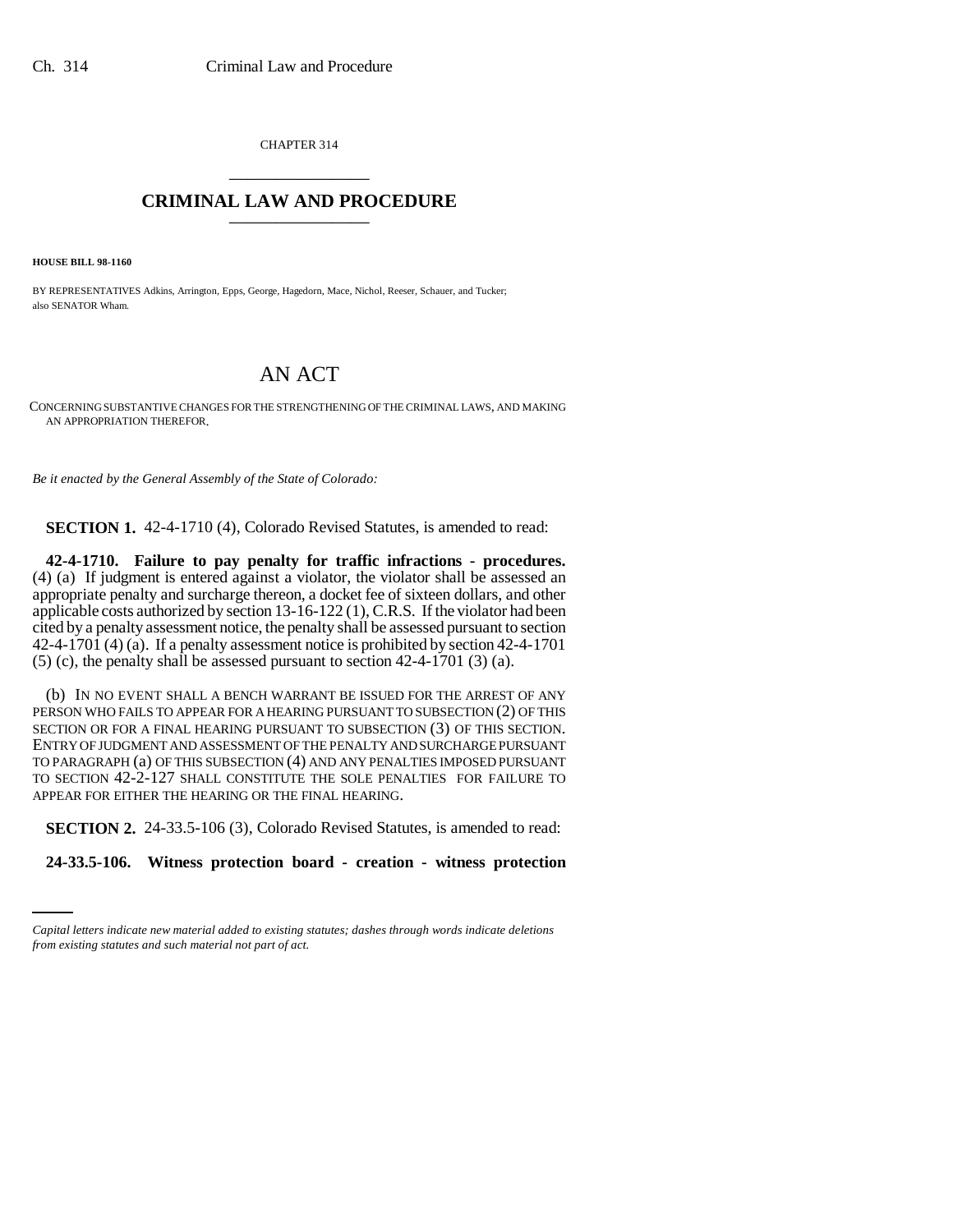Criminal Law and Procedure Ch. 314

**program - witness protection fund.** (3) The board shall create a witness protection program through which the board may fund or provide for the security and protection of a prosecution witness or potential prosecution witness in DURING OR SUBSEQUENT TO an official proceeding or investigation that involves great public interest or in which AS A RESULT OF WHICH the board determines that an offense such as intimidating a witness as described in section 18-8-704 or 18-8-705, C.R.S., tampering with a witness as described in section 18-8-707, C.R.S., or retaliating against a witness as described in section 18-8-706, C.R.S., is likely to be committed. The board may also fund or provide for the security and protection of the immediate family of, or a person otherwise closely associated with, such witness or potential witness if the family or person may also be endangered.

**SECTION 3.** 42-2-125 (1) (k), (3), and (6), Colorado Revised Statutes, are amended to read:

**42-2-125. Mandatory revocation of license and permit.** (1) The department shall immediately revoke the license or permit of any driver, minor driver, or provisional driver upon receiving a record showing that such driver has:

(k) (I) Been convicted of any felony offense provided for in section 18-18-404, 18-18-405, or 18-18-406, C.R.S., or any attempt, conspiracy, or solicitation to commit any said offense. For purposes of this paragraph (k), a person has been convicted when such person has been found guilty by a court or a jury, entered a plea of guilty or nolo contendere, or received a deferred sentence for an offense.

(II) IN THE CASE OF A MINOR DRIVER OR PROVISIONAL DRIVER, BEEN CONVICTED OF OR ADJUDICATED FOR ANY OFFENSE PROVIDED FOR IN SECTION 18-18-404 (1) (b), 18-18-405 (2) (d) (I), OR 18-18-406 (1), (3) (a) (I), OR (4) (a) (I),C.R.S., OR ANY COMPARABLE MUNICIPAL CHARTER OR ORDINANCE OFFENSE.

(3) Upon revoking the license of any person as required by this section, the department shall immediately notify the licensee as provided in section 42-2-119 (2). Where a minor driver's or provisional driver's license is revoked under paragraph PARAGRAPH  $(k)$   $(II)$ ,  $(m)$ , or  $(n)$  of subsection  $(1)$  of this section, such revocation shall not run concurrently with any previous or subsequent suspension, revocation, cancellation, or denial which THAT is provided for by law.

(6) (a) Any person under seventeen years of age who has a minor driver's license revoked pursuant to paragraph PARAGRAPH  $(k)$  (II) OR (m) of subsection (1) of this section shall be subject to a revocation period which THAT shall continue for the period of time described hereafter:

(I) After one conviction, twenty-four hours of public service if ordered by the court, or three months;

(II) After a second conviction, six months;

(III) After any third or subsequent conviction, one year.

(b) Any person seventeen years of age or older who has a minor driver's license revoked pursuant to paragraph PARAGRAPH  $(k)$  (II) OR (m) of subsection (1) of this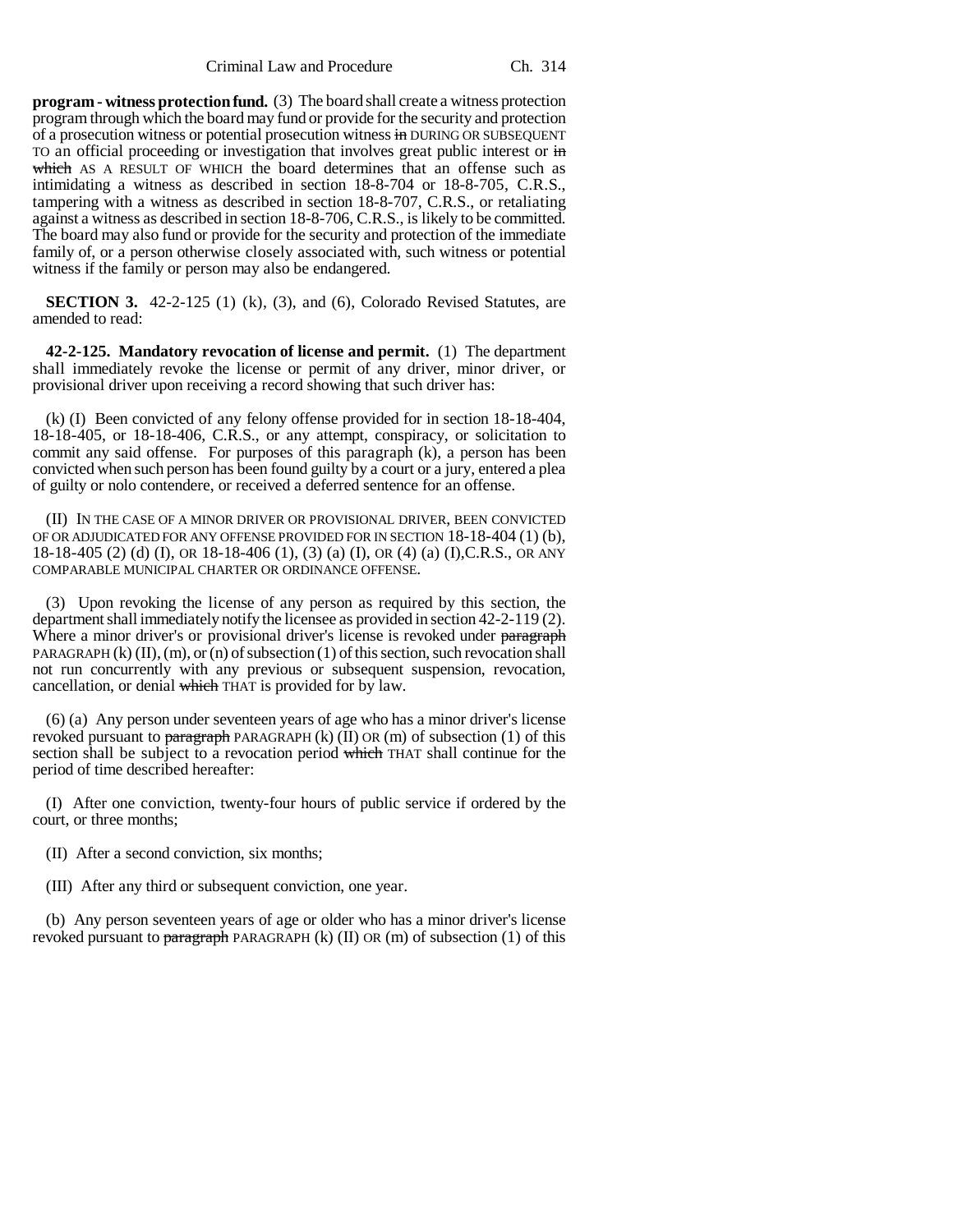section shall be subject to a revocation period which THAT shall continue for the period of time described hereafter:

(I) After one conviction, twenty-four hours of public service if ordered by the court, or three months;

(II) After a second conviction, six months;

(III) After any third or subsequent conviction, one year.

(c) Any person who has a provisional driver's license revoked pursuant to  $\frac{\partial}{\partial x}$  paragraph PARAGRAPH (k) (II) OR (m) of subsection (1) of this section shall be subject to a revocation period which THAT shall continue for the period of time described hereafter:

(I) After one conviction, twenty-four hours of public service if ordered by the court, or three months;

(II) After a second conviction, six months;

(III) After any third or subsequent conviction, one year.

**SECTION 4.** 18-18-404, Colorado Revised Statutes, is amended BY THE ADDITION OF A NEW SUBSECTION to read:

**18-18-404. Unlawful use of a controlled substance.** (4) IN ADDITION TO ANY OTHER PENALTY IMPOSED BY THIS SECTION, UPON EACH CONVICTION, ENTRY OF PLEA OF GUILTY OR NOLO CONTENDERE, OR RECEIPT OF A DEFERRED SENTENCE FOR A NONFELONY VIOLATION OF THIS SECTION OR ADJUDICATION AS A DELINQUENT FOR AN ACT THAT WOULD CONSTITUTE A NONFELONY VIOLATION OF THIS SECTION IF COMMITTED BY AN ADULT, ANY DRIVER'S PERMIT, MINOR DRIVER'S LICENSE, OR PROVISIONAL DRIVER'S LICENSE HELD BY THE OFFENDER SHALL BE REVOKED AS PROVIDED IN SECTION 42-2-125, C.R.S.

**SECTION 5.** 18-18-405, Colorado Revised Statutes, is amended BY THE ADDITION OF A NEW SUBSECTION to read:

**18-18-405. Unlawful distribution, manufacturing, dispensing, sale, or possession.** (6) IN ADDITION TO ANY OTHER PENALTY IMPOSED BY THIS SECTION, UPON EACH CONVICTION, ENTRY OF PLEA OF GUILTY OR NOLO CONTENDERE, OR RECEIPT OF A DEFERRED SENTENCE FOR A NONFELONY VIOLATION OF THIS SECTION OR ADJUDICATION AS A DELINQUENT FOR AN ACT THAT WOULD CONSTITUTE A NONFELONY VIOLATION OF THIS SECTION IF COMMITTED BY AN ADULT, ANY DRIVER'S PERMIT, MINOR DRIVER'S LICENSE, OR PROVISIONAL DRIVER'S LICENSE HELD BY THE OFFENDER SHALL BE REVOKED AS PROVIDED IN SECTION 42-2-125, C.R.S.

**SECTION 6.** 18-18-406, Colorado Revised Statutes, is amended BY THE ADDITION OF A NEW SUBSECTION to read:

**18-18-406. Offenses relating to marihuana and marihuana concentrate.** (12) IN ADDITION TO ANY OTHER PENALTY IMPOSED BY THIS SECTION, UPON EACH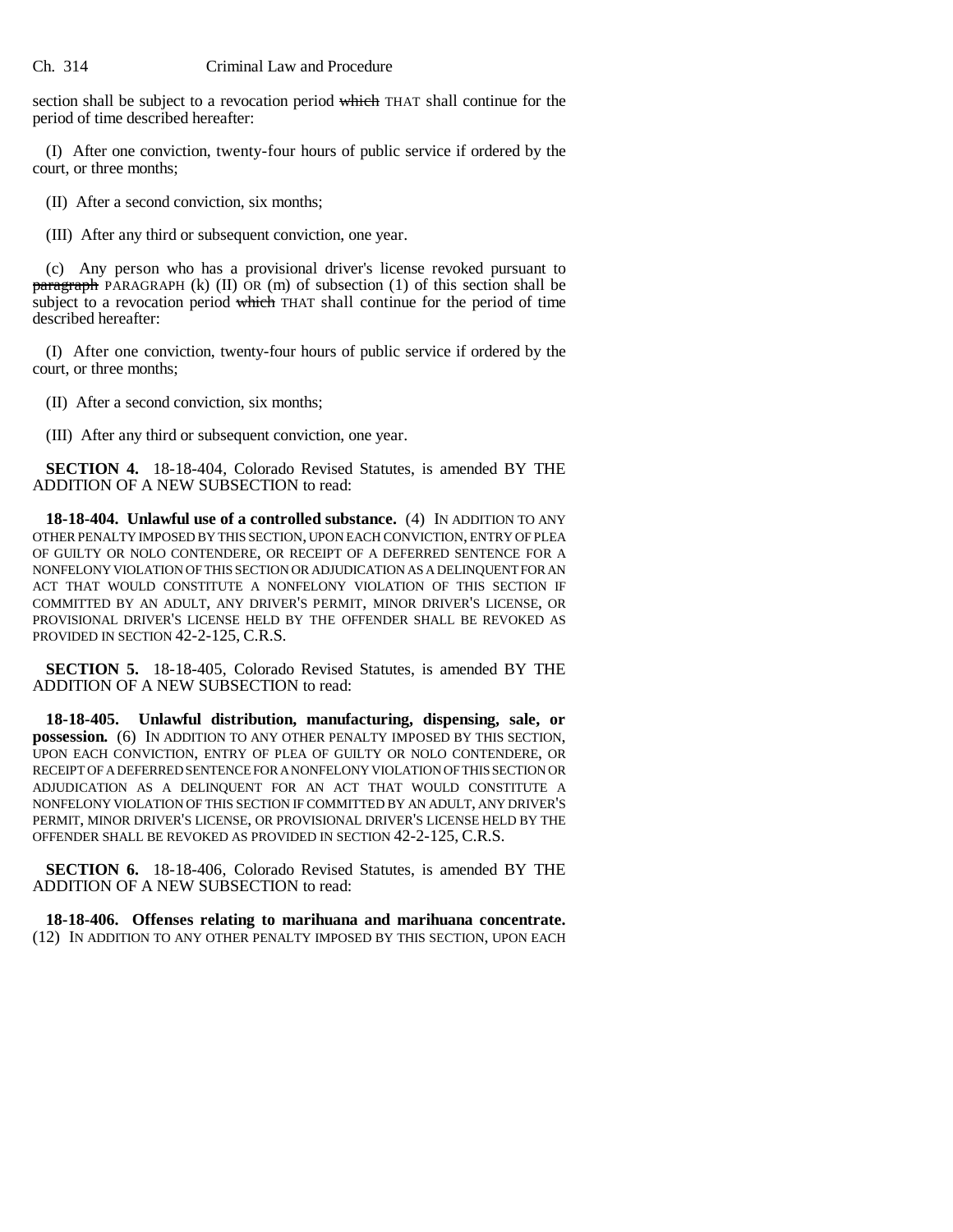CONVICTION, ENTRY OF PLEA OF GUILTY OR NOLO CONTENDERE, OR RECEIPT OF A DEFERRED SENTENCE FOR A NONFELONY VIOLATION OF THIS SECTION OR ADJUDICATION AS A DELINQUENT FOR AN ACT THAT WOULD CONSTITUTE A NONFELONY VIOLATION OF THIS SECTION IF COMMITTED BY AN ADULT, ANY DRIVER'S PERMIT, MINOR DRIVER'S LICENSE, OR PROVISIONAL DRIVER'S LICENSE HELD BY THE OFFENDER SHALL BE REVOKED AS PROVIDED IN SECTION 42-2-125, C.R.S.

**SECTION 7.** 42-2-124 (4), Colorado Revised Statutes, is amended to read:

**42-2-124. When court to report convictions.** (4) For the purposes of section  $42-2-125$  (1) (m) and (1) (n), SECTION 42-2-125 (1) (k) (II), (1) (m), AND (1) (n), an adjudication of delinquency under title 19, C.R.S., for the acts described in such  $\frac{1}{2}$  paragraphs PARAGRAPHS (k) (II), (m), and (n) shall be considered to be a conviction for purposes of this section. However, an expungement of an adjudication of delinquency shall not result in a recision of the revocation of the driving privilege unless said expungement is a result of a reversal of the adjudication on appeal.

**SECTION 8.** 42-2-130, Colorado Revised Statutes, is amended to read:

**42-2-130. Mandatory surrender of license or permit for drug convictions.** Immediately upon a plea of guilty or nolo contendere or a verdict of guilty by the court or a jury to OR ADJUDICATION FOR an offense for which revocation of a license or permit is mandatory pursuant to section 42-2-125 (1) (k), the court shall require the offender to immediately surrender the offender's driver's, minor driver's, provisional driver's, or temporary driver's license or instruction permit to the court. The court shall forward to the department a notice of plea or verdict on the form prescribed by the department, together with the offender's license or permit, not later than ten days after the surrender of the license or permit. Any person who does not immediately surrender such person's license or permit to the court commits a class 2 misdemeanor traffic offense, unless such person swears or affirms under oath administered by the court and subject to the penalties of perjury, that the license or permit has been lost, destroyed, or is not in said person's immediate possession. Any person who swears or affirms that the license or permit is not in the immediate possession of said person shall surrender said license or permit to the court within five days of the sworn or affirmed statement, and, if not surrendered within such time, said person commits a class 2 misdemeanor traffic offense.

**SECTION 9.** 42-7-406 (1), Colorado Revised Statutes, is amended to read:

**42-7-406. Proof required under certain conditions.** (1) Whenever the director revokes the license of any person under section 42-2-125 or 42-2-126, or cancels any license under section 42-2-122 because of the licensee's inability to operate a motor vehicle because of physical or mental incompetence, or cancels any probationary license under section 42-2-127, the director shall not issue to or continue in effect for any such person any new or renewal of license until permitted under the motor vehicle laws of this state, and not then until and unless such person files or has filed and maintains proof of financial responsibility as provided in this article; except that persons whose licenses are canceled pursuant to section 42-2-122 (2.5), revoked pursuant to section  $42-2-125$  SECTION  $42-2-125$  (1) (k) (II), (1) (m), or (1) (n), revoked for a first offense under section 42-2-125 (1) (g.5) or a first offense under section 42-2-126 (2) (a) (I.5) or (2) (a) (IV), or denied pursuant to section 42-2-104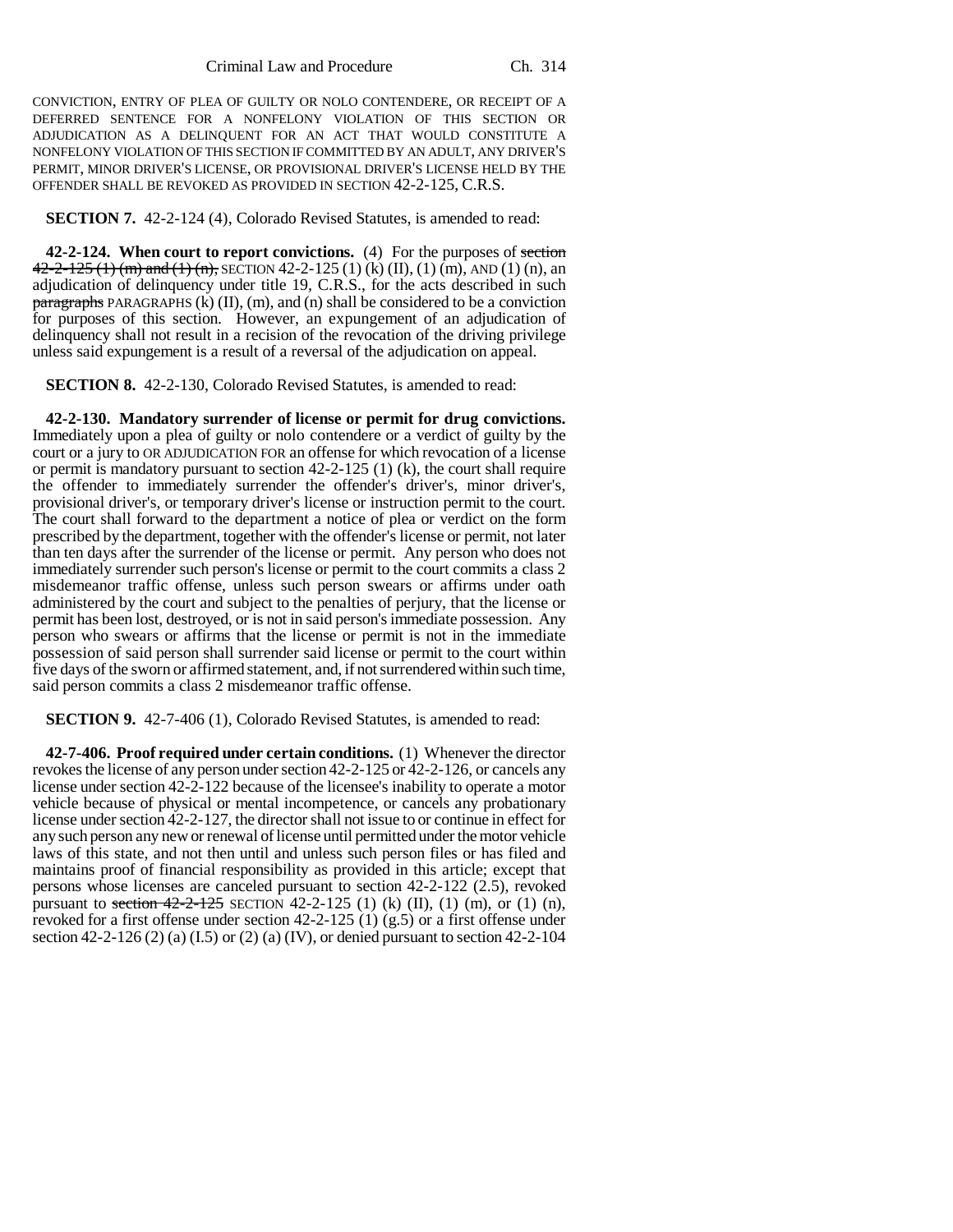### Ch. 314 Criminal Law and Procedure

(3) (f) based upon a conviction under section 18-4-509 (2), C.R.S., or any counterpart municipal charter or ordinance offense to such section, shall not be required to file proof of financial responsibility in order to be relicensed.

**SECTION 10.** 18-4-401 (4) and (8), Colorado Revised Statutes, are amended to read:

**18-4-401. Theft.** (4) When a person commits theft twice or more within a period of six months without having been placed in jeopardy for the prior offense or offenses, and the aggregate value of the things involved is four FIVE hundred dollars or more but less than fifteen thousand dollars, it is a class 4 felony; however, if the aggregate value of the things involved is fifteen thousand dollars or more, it is a class 3 felony.

(8) A municipality shall have concurrent power to prohibit theft, by ordinance, where the value of the thing involved is less than four FIVE hundred dollars.

**SECTION 11.** 16-11-201 (4) (a) (II), Colorado Revised Statutes, is amended to read:

**16-11-201. Application for probation.** (4) (a) (II) The restrictions upon eligibility for probation in subsection (2) of this section may be waived upon a recommendation of the district attorney approved by an order of the sentencing court after a showing that the defendant is a nonviolent offender, as defined in section 16-11-101 (1) (b.5) (II) (B), and that any prior felony conviction for the defendant was not for a crime of violence, as defined in section 16-11-309 (2), one of the felonies set forth in section 18-3-104, 18-4-203, 18-4-301, or 18-4-401 (2) (c), (2) (d), or (5), C.R.S., or a felony offense committed against a child as set forth in articles 3, 6, and 7 of title 18, C.R.S., or under the laws of another state or the United States that, if committed in this state, would be a crime of violence, manslaughter, second degree burglary, robbery, theft of property worth four FIVE hundred dollars or more, theft from the person of another by means other than the use of force, threat, or intimidation, or a felony offense committed against a child.

**SECTION 12.** 18-4-402 (3), (4), and (6), Colorado Revised Statutes, are amended to read:

**18-4-402. Theft of rental property.** (3) Theft of rental property is a class 2 misdemeanor where the value of the property involved is one hundred dollars or more and is less than four FIVE hundred dollars.

(4) Theft of rental property is a class 5 felony where the value of the property involved is four FIVE hundred dollars or more but less than fifteen thousand dollars.

(6) When a person commits theft of rental property twice or more within a period of six months without having been placed in jeopardy for the prior offense or offenses, and the aggregate value of the property involved is four FIVE hundred dollars or more but less than fifteen thousand dollars, it is a class 5 felony; however, if the aggregate value of the property involved is fifteen thousand dollars or more, it is a class 3 felony.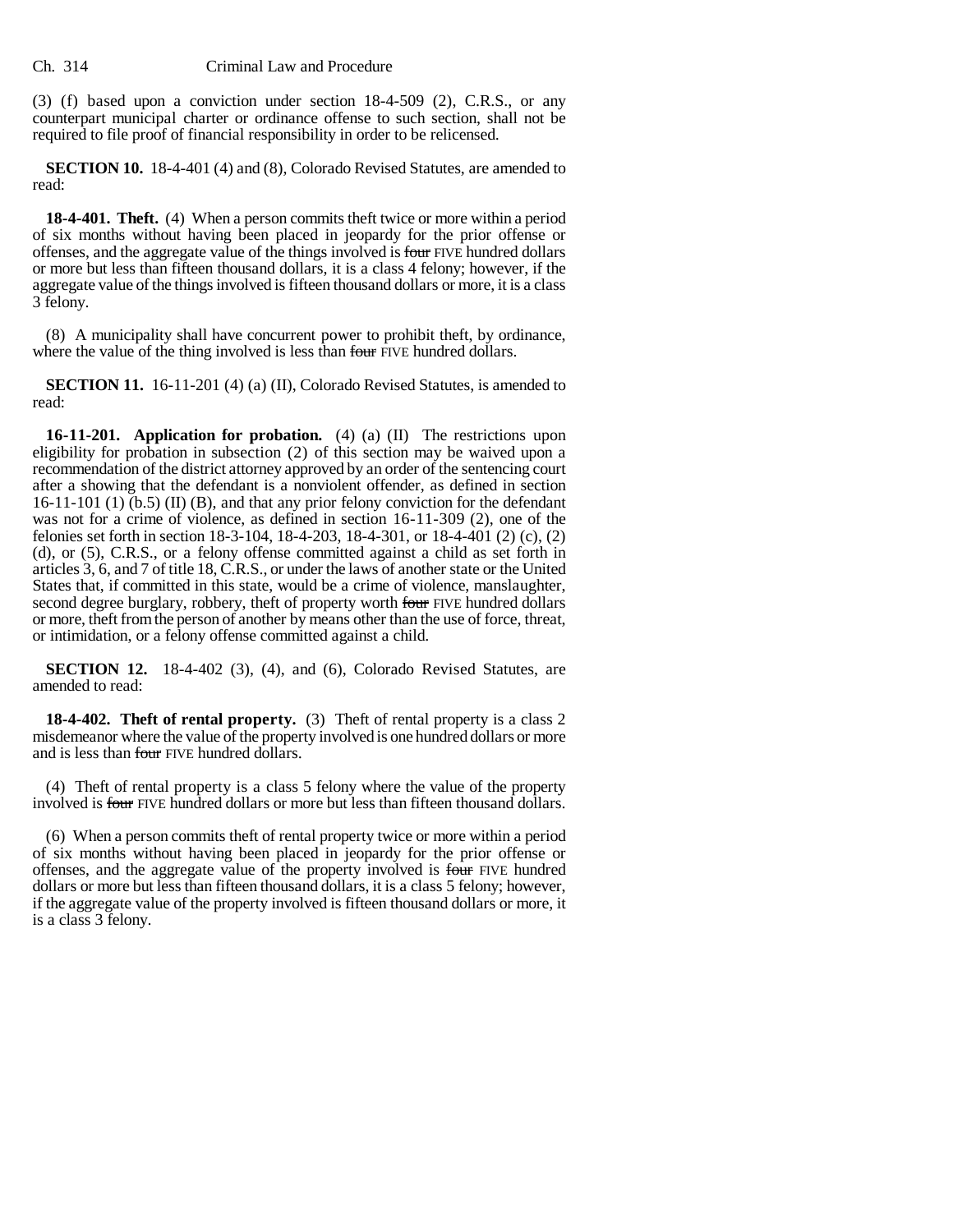**SECTION 13.** 18-4-410 (3), (4), and (6), Colorado Revised Statutes, are amended, and the said 18-4-410 is further amended BY THE ADDITION OF A NEW SUBSECTION, to read:

**18-4-410. Theft by receiving.** (3) Where the value of the thing involved is one hundred dollars or more but less than four FIVE hundred dollars, theft by receiving is a class 2 misdemeanor.

(4) Where the value of the thing involved is four FIVE hundred dollars or more but less than fifteen thousand dollars, theft by receiving is a class 4 felony.

(6) When the aggregate value of the thing or things involved is four FIVE hundred dollars or more and the person committing theft by receiving is engaged in the business of buying, selling, or otherwise disposing of stolen goods for a profit, theft by receiving is a class 3 felony.

(7) WHEN A PERSON COMMITS THEFT BY RECEIVING TWICE OR MORE WITHIN A PERIOD OF SIX MONTHS WITHOUT HAVING BEEN PLACED IN JEOPARDY FOR THE PRIOR OFFENSES AND THE AGGREGATE VALUE OF THE THINGS INVOLVED IS FIVE HUNDRED DOLLARS OR MORE IT IS A CLASS 3 FELONY.

**SECTION 14.** 18-4-501, Colorado Revised Statutes, is amended to read:

**18-4-501. Criminal mischief.** Any person who knowingly damages the real or personal property of one or more other persons in the course of a single criminal episode commits a class 3 misdemeanor where the aggregate damage to the real or personal property is less than one hundred dollars. Where the aggregate damage to the real or personal property is one hundred dollars or more but less than four FIVE hundred dollars, such person commits a class 2 misdemeanor. Where the aggregate damage to the real or personal property is four FIVE hundred dollars or more but less than fifteen thousand dollars, such person commits a class 4 felony. Where the aggregate damage to the real or personal property is fifteen thousand dollars or more, such person commits a class 3 felony.

**SECTION 15.** 18-5-205 (3) (b) and (3) (c), Colorado Revised Statutes, are amended to read:

## **18-5-205. Fraud by check - definitions - penalties.** (3) Fraud by check is:

(b) A class 2 misdemeanor if the fraudulent check was for the sum of one hundred dollars or more and less than four FIVE hundred dollars or if the offender is convicted of fraud by check involving the issuance of two or more checks within any sixty-day period in the state of Colorado totaling one hundred dollars or more and less than four FIVE hundred dollars in the aggregate;

(c) A class 6 felony if the fraudulent check was for the sum of  $f_{\text{out}}$  FIVE hundred dollars or more, or if the offender is convicted of fraud by check involving the issuance of two or more checks within any sixty-day period in the state of Colorado totaling four FIVE hundred dollars or more in the aggregate, or if the offender has been twice previously convicted under this section or a former statute of this state of similar content and purport;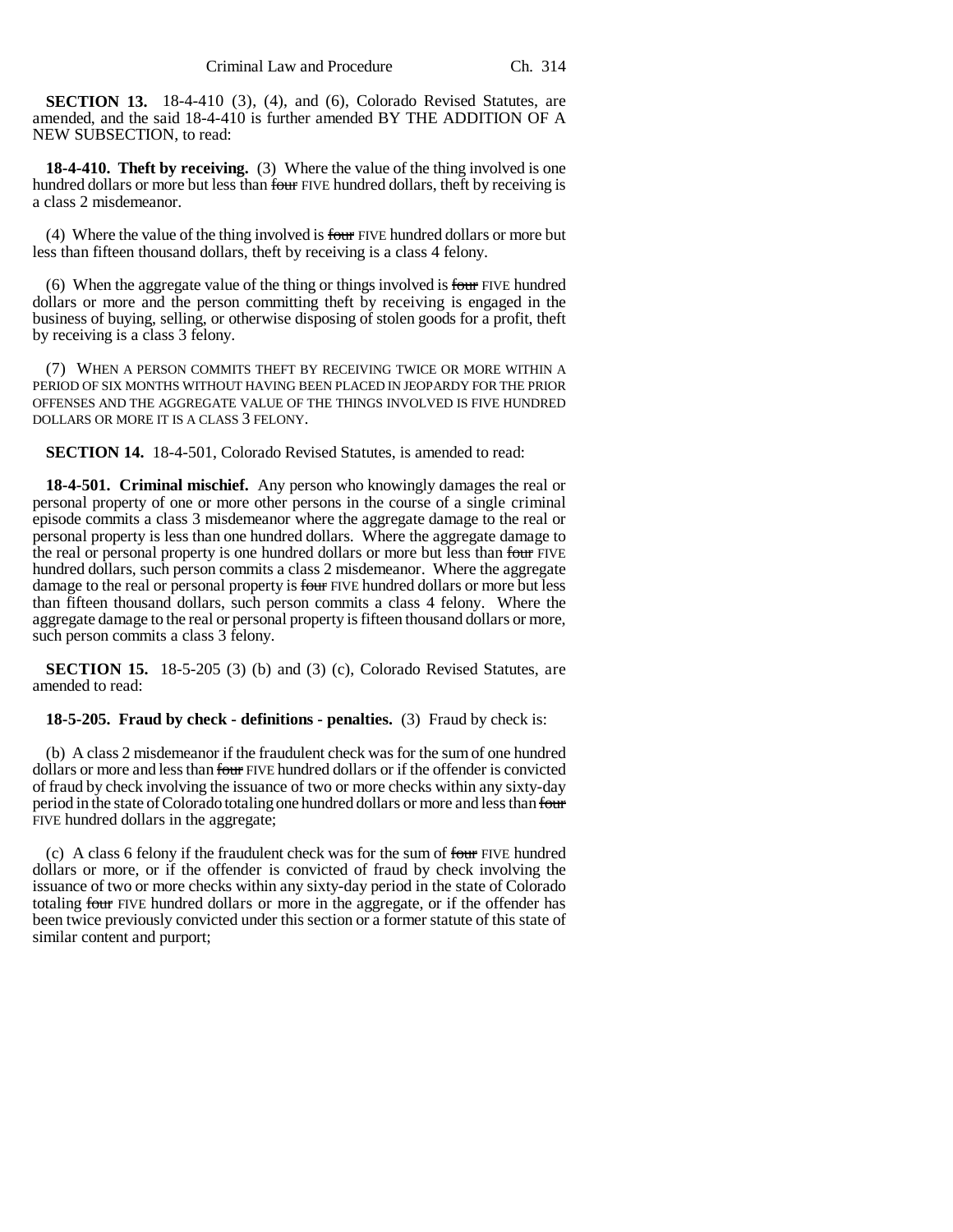**SECTION 16.** 18-5-206 (1) (b), (1) (c), (2) (b), and (2) (c), Colorado Revised Statutes, are amended to read:

**18-5-206. Defrauding a secured creditor or debtor.** (1) If a person, with intent to defraud a creditor by defeating, impairing, or rendering worthless or unenforceable any security interest, sells, assigns, transfers, conveys, pledges, encumbers, conceals, destroys, or disposes of any collateral subject to a security interest:

(b) Such person commits a class 2 misdemeanor if the value of the collateral is one hundred dollars or more but less than four FIVE hundred dollars;

(c) Such person commits a class 5 felony if the value of the collateral is four FIVE hundred dollars or more but less than fifteen thousand dollars; and

(2) If a creditor, with intent to defraud a debtor, sells, assigns, transfers, conveys, pledges, buys, or encumbers a promissory note or contract signed by the debtor:

(b) Such creditor commits a class 2 misdemeanor if the amount owing on such note or contract is one hundred dollars or more but less than four FIVE hundred dollars;

(c) Such creditor commits a class 5 felony if the amount owing on such note or contract is four FIVE hundred dollars or more but less than fifteen thousand dollars; and

**SECTION 17.** 18-5-702 (3) (b) and (3) (c), Colorado Revised Statutes, are amended to read:

**18-5-702. Unauthorized use of a financial transaction device.** (3) Unauthorized use of a financial transaction device is:

(b) A class 2 misdemeanor if the value of the cash, credit, property, or services obtained or of the financial payments made is one hundred dollars or more but less than four FIVE hundred dollars:

(c) A class 5 felony if the value of the cash, credit, property, or services obtained or of the financial payments made is four FIVE hundred dollars or more but less than fifteen thousand dollars;

**SECTION 18.** 18-5.5-102 (3), Colorado Revised Statutes, is amended to read:

**18-5.5-102. Computer crime.** (3) If the loss, damage, or thing of value taken in violation of this section is less than one hundred dollars, computer crime is a class 3 misdemeanor; if one hundred dollars or more but less than four FIVE hundred dollars, computer crime is a class 2 misdemeanor; if four FIVE hundred dollars or more but less than fifteen thousand dollars, computer crime is a class 5 felony; if fifteen thousand dollars or more, computer crime is a class 3 felony.

**SECTION 19.** 18-6.5-103 (5), Colorado Revised Statutes, is amended to read:

**18-6.5-103. Crimes against at-risk adults and at-risk juveniles classifications.** (5) Any person who commits theft, and commits any element or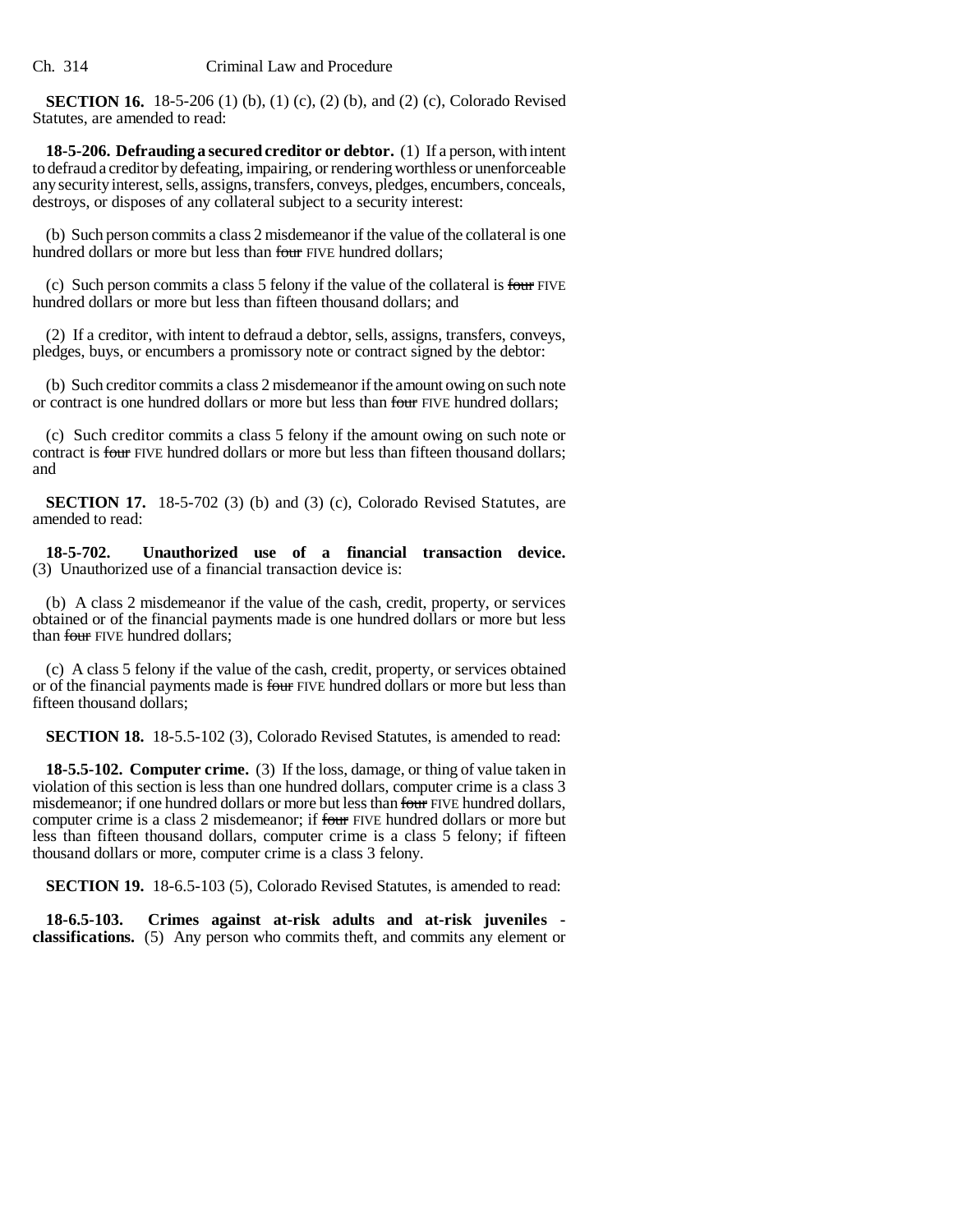Criminal Law and Procedure Ch. 314

portion of the offense in the presence of the victim, as such crime is described in section 18-4-401 (1), and the victim is an at-risk adult or an at-risk juvenile, commits a class 5 felony if the value of the thing involved is less than four FIVE hundred dollars or a class 3 felony if the value of the thing involved is four FIVE hundred dollars or more. Theft from the person of an at-risk adult or an at-risk juvenile by means other than the use of force, threat, or intimidation is a class 4 felony without regard to the value of the thing taken.

**SECTION 20.** 26-2-306 (2) (b) and (2) (c), Colorado Revised Statutes, are amended to read:

**26-2-306. Trafficking in food stamps.** (2) Trafficking in food stamps is:

(b) A class 2 misdemeanor under section 18-1-106, C.R.S., if the value of the food stamps is one hundred dollars or more but less than four FIVE hundred dollars;

(c) A class 4 felony under section 18-1-105, C.R.S., if the value of the food stamps is four FIVE hundred dollars or more but less than fifteen thousand dollars;

**SECTION 21.** 26-4-504 (8) (d) (II) and (8) (d) (III), Colorado Revised Statutes, are amended to read:

**26-4-504. Personal needs benefits - amount - patient personal needs trust fund required - funeral and burial expenses - penalty for illegal retention and** use. (8) (d) Unlawful use of a patient personal needs trust fund is:

(II) A class 2 misdemeanor, if the amount involved is one hundred dollars or more but less than four FIVE hundred dollars;

(III) A class 4 felony, if the amount involved is four FIVE hundred dollars or more but less than fifteen thousand dollars;

**SECTION 22.** 42-5-103 (2) (a) and (2) (b), Colorado Revised Statutes, are amended to read:

**42-5-103. Tampering with a motor vehicle.** (2) Tampering with a motor vehicle is:

(a) A class 2 misdemeanor if the damage is less than four FIVE hundred dollars;

(b) A class 5 felony if the damage is four FIVE hundred dollars or more but less than fifteen thousand dollars;

**SECTION 23.** 42-5-104 (2) (a) and (2) (b), Colorado Revised Statutes, are amended to read:

**42-5-104. Theft of motor vehicle parts.** (2) Theft of motor vehicle parts is:

(a) A class 2 misdemeanor if the value of the thing involved is less than four FIVE hundred dollars;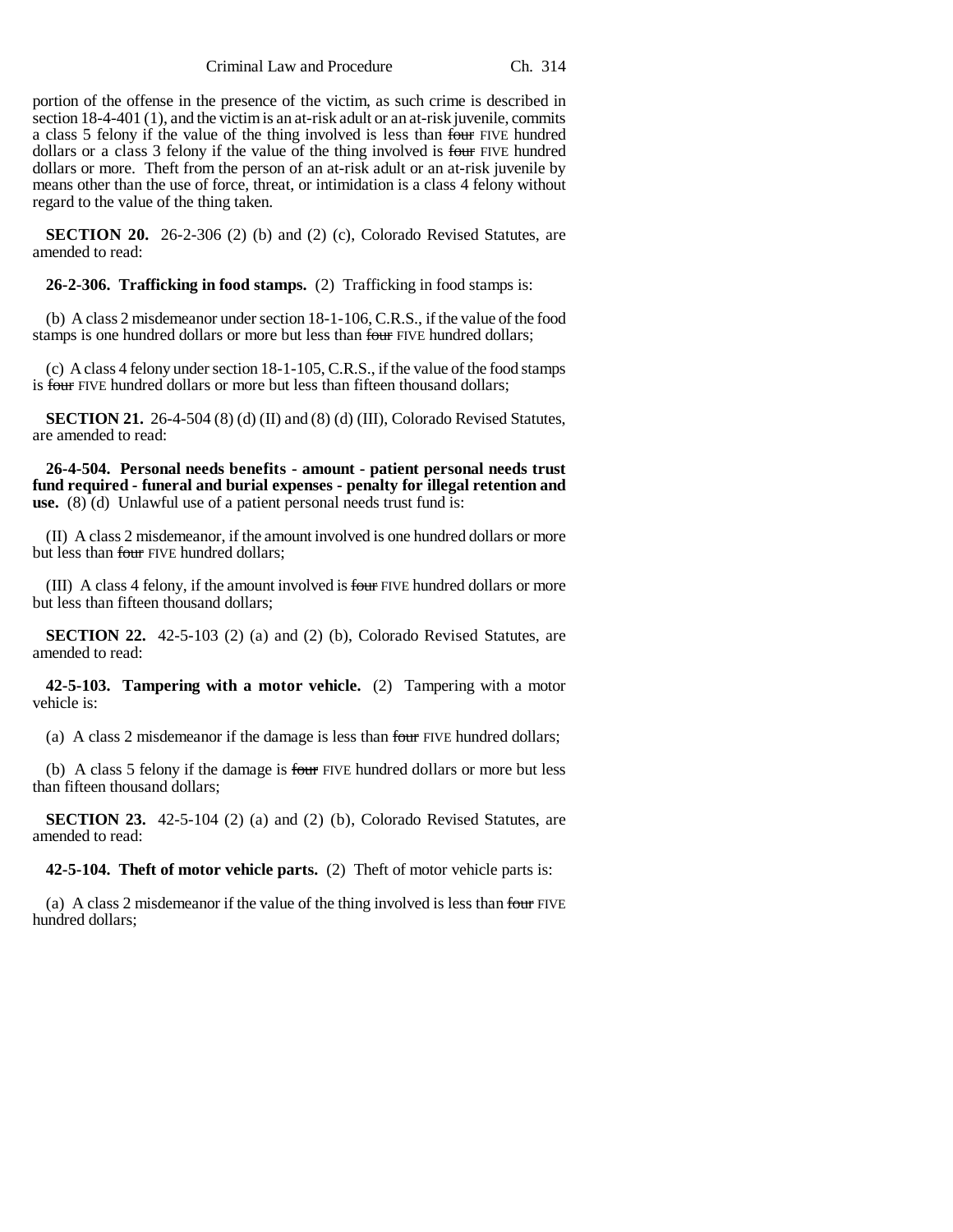(b) A class 5 felony if the value of the thing involved is four FIVE hundred dollars or more but less than fifteen thousand dollars;

**SECTION 24.** 18-6.5-103, Colorado Revised Statutes, is amended BY THE ADDITION OF A NEW SUBSECTION to read:

**18-6.5-103. Crimes against at-risk adults and at-risk juveniles classifications.** (8) FOR PURPOSES OF SUBSECTIONS (3) TO (7) OF THIS SECTION, COMMISSION OF THE OFFENSES DESCRIBED IN SAID SUBSECTIONS SHALL INCLUDE THE ATTEMPT, SOLICITATION, OR CONSPIRACY TO COMMIT SUCH OFFENSES.

**SECTION 25.** 18-3-202 (2) (c), Colorado Revised Statutes, is amended to read:

**18-3-202. Assault in the first degree.** (2) (c) If a defendant is convicted of assault in the first degree pursuant to paragraph  $(a)$ ,  $(c)$ ,  $(e)$ ,  $(e.5)$ , or  $(f)$  of subsection (1) of this section, the court shall sentence the defendant in accordance with the provisions of section 16-11-309, C.R.S.

**SECTION 26.** 18-3-203 (2) (c), Colorado Revised Statutes, is amended to read:

**18-3-203. Assault in the second degree.** (2) (c) If a defendant is convicted of assault in the second degree pursuant to paragraph  $(a)$ ,  $(b)$ ,  $(c)$ ,  $(d)$ , or  $(g)$  of subsection  $(1)$  of this section or paragraph  $(b.5)$  of this subsection  $(2)$ , except with respect to sexual assault in the first degree, the court shall sentence the defendant in accordance with the provisions of section 16-11-309, C.R.S. A defendant convicted of assault in the second degree pursuant to paragraph (b.5) of this subsection (2) WITH RESPECT TO SEXUAL ASSAULT IN THE FIRST DEGREE shall be sentenced in accordance with section 18-1-105 (9) (e).

**SECTION 27.** 18-3-304 (1) and (2), Colorado Revised Statutes, are amended, and the said 18-3-304 is further amended BY THE ADDITION OF A NEW SUBSECTION, to read:

**18-3-304. Violation of custody.** (1) EXCEPT AS OTHERWISE PROVIDED IN SUBSECTION (2.5) OF THIS SECTION, any person, including a natural or foster parent, who, knowing that he OR SHE has no privilege to do so or heedless in that regard, takes or entices any child under the age of eighteen years from the custody of his OR HER parents, guardian, or other lawful custodian commits a class 5 felony.

(2) EXCEPT AS OTHERWISE PROVIDED IN SUBSECTION (2.5) OF THIS SECTION, any parent or other person who violates an order of any district or juvenile court of this state, granting the custody of a child under the age of eighteen years to any person, agency, or institution, with the intent to deprive the lawful custodian of the custody of a child under the age of eighteen years, commits a class 5 felony.

(2.5) ANY PERSON WHO, IN THE COURSE OF COMMITTING THE OFFENSES DESCRIBED IN SUBSECTIONS (1) AND (2) OF THIS SECTION, REMOVES A CHILD UNDER THE AGE OF EIGHTEEN YEARS FROM THIS COUNTRY COMMITS A CLASS 4 FELONY.

**SECTION 28.** 18-1-1001 (1) and the introductory portion to 18-1-1001 (3), Colorado Revised Statutes, are amended, and the said 18-1-1001 is further amended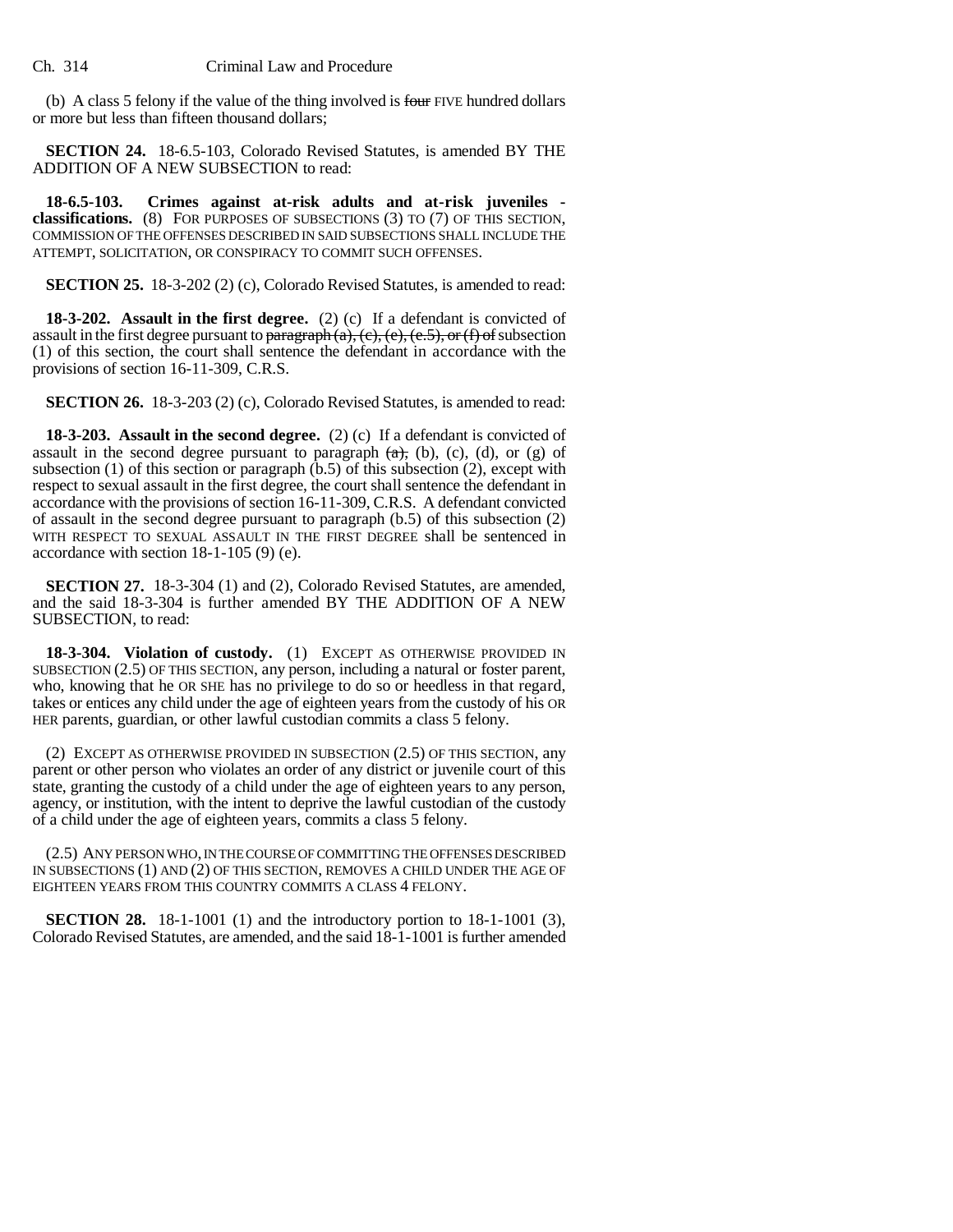## BY THE ADDITION OF A NEW SUBSECTION, to read:

**18-1-1001. Restraining order against defendant.** (1) There is hereby created a mandatory restraining order against any person charged with a violation of any of the provisions of this title, which order shall remain in effect from the time that the person is advised of his or her rights at arraignment or the person's first appearance before the court and informed of such order until final disposition of the action.  $\sigma$ , in the case of an appeal, until disposition of the appeal. Such order shall restrain the person charged from harassing, molesting, intimidating, retaliating against, or tampering with any witness to or victim of the acts charged. The restraining order issued pursuant to this section shall be on a standardized form prescribed by the judicial department and a copy shall be provided to the protected parties.

(3) Nothing in this section shall preclude the defendant from applying to the court at any time for modification or dismissal of the restraining order issued pursuant to this section or the district attorney from applying to the court at any time for further orders, additional provisions under the restraining order, or modification or dismissal of the same. The trial court shall retain jurisdiction to enforce, modify, or dismiss the restraining order during the pendency of any appeal that may be brought UNTIL FINAL DISPOSITION OF THE ACTION. Upon motion of the district attorney, or on the court's motion to protect the alleged victim, the court may, in cases involving domestic violence as defined in section 18-6-800.3 (1), enter any of the following further orders against the defendant:

(8) FOR PURPOSES OF THIS SECTION:

(a) "COURT" MEANS THE TRIAL COURT OR A DESIGNEE OF THE TRIAL COURT.

(b) "UNTIL FINAL DISPOSITION OF THE ACTION" MEANS UNTIL THE CASE IS DISMISSED, UNTIL THE DEFENDANT IS ACQUITTED, OR UNTIL THE DEFENDANT COMPLETES HIS OR HER SENTENCE. ANY DEFENDANT SENTENCED TO PROBATION OR INCARCERATION SHALL BE DEEMED TO HAVE COMPLETED HIS OR HER SENTENCE UPON DISCHARGE FROM PROBATION OR INCARCERATION, AS THE CASE MAY BE.

**SECTION 29.** 18-2-301 (1), Colorado Revised Statutes, is amended to read:

**18-2-301. Criminal solicitation.** (1) Except as to bona fide acts of persons authorized by law to investigate and detect the commission of offenses by others, a person is guilty of criminal solicitation if he OR SHE commands, induces, entreats, or otherwise attempts to persuade another person, OR OFFERS HIS OR HER SERVICES OR ANOTHER'S SERVICES TO A THIRD PERSON, to commit a felony, whether as principal or accomplice, with intent to promote or facilitate the commission of that crime, and under circumstances strongly corroborative of that intent.

**SECTION 30.** 18-18-405 (5), Colorado Revised Statutes, is amended to read:

**18-18-405. Unlawful distribution, manufacturing, dispensing, sale, or possession.** (5) When a person commits unlawful distribution, manufacture, dispensing, sale, or possession with intent to manufacture, dispense, sell, or distribute cocaine, pursuant to subsection (1) of this section, twice or more within a period of six months, without having been placed in jeopardy for the prior offense or offenses,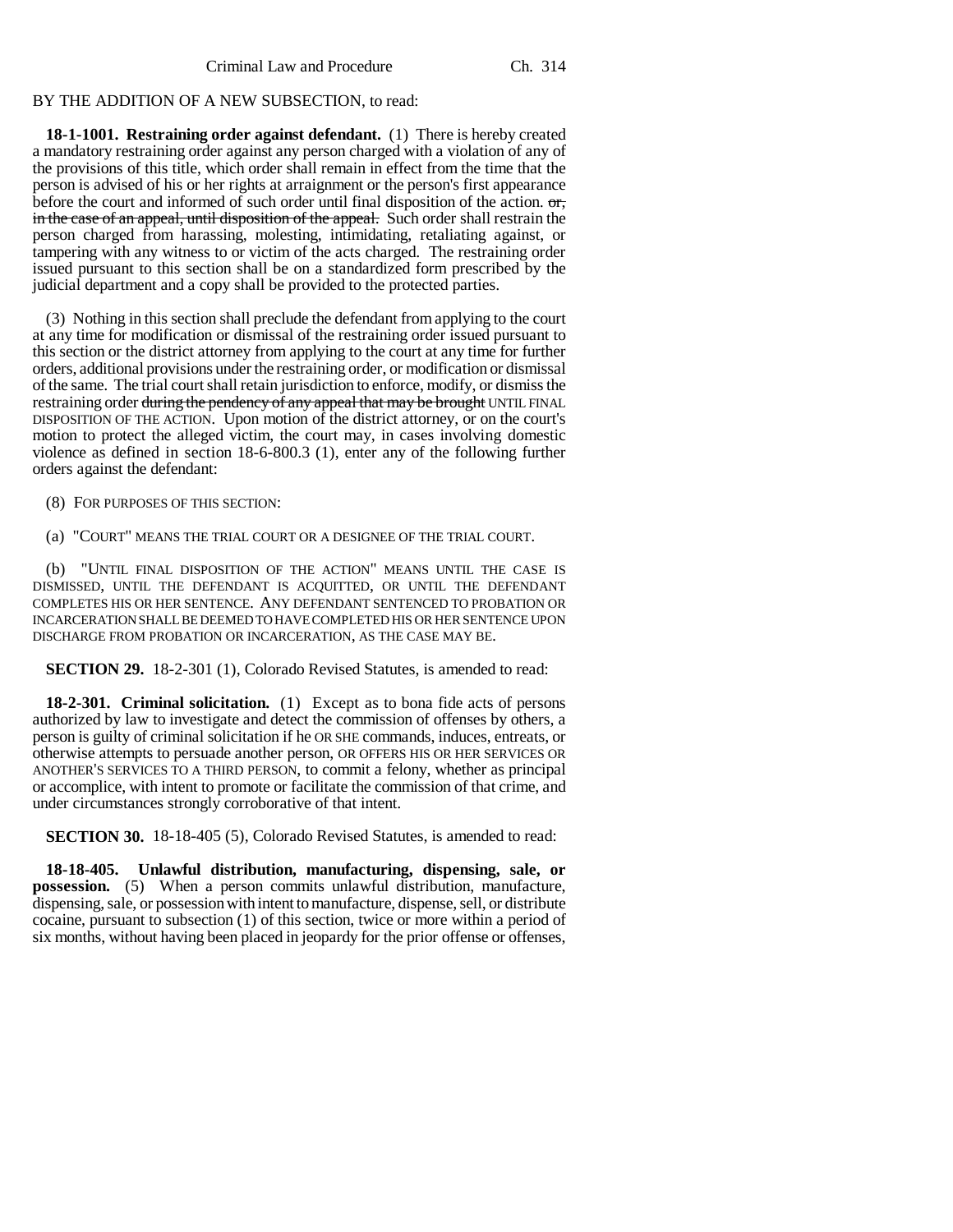## Ch. 314 Criminal Law and Procedure

and the aggregate amount of cocaine involved equals or exceeds twenty-eight TWENTY-FIVE grams, the defendant shall be sentenced pursuant to the mandatory sentencing requirements specified in subsection (3) of this section.

**SECTION 31.** 18-4-502, Colorado Revised Statutes, is amended to read:

**18-4-502. First degree criminal trespass.** A person commits the crime of first degree criminal trespass if such person knowingly and unlawfully enters or remains in a dwelling of another or if such person enters any motor vehicle with intent to steal anything of value or with intent to commit a crime therein. First degree criminal trespass is a class 5 felony.

**SECTION 32.** 42-4-1601 (2) (b), Colorado Revised Statutes, is amended to read:

**42-4-1601. Accidents involving death or personal injuries - duties.** (2) Any person who violates any provision of this section commits:

(b) A class 1 misdemeanor CLASS 5 FELONY if the accident resulted in serious bodily injury to any person;

**SECTION 33.** 18-3-405.3, Colorado Revised Statutes, is amended to read:

**18-3-405.3. Sexual assault on a child by one in a position of trust.** (1) Any actor who knowingly subjects another not his or her spouse to any sexual contact commits sexual assault on a child by one in a position of trust if the victim is a child less than eighteen years of age and the actor committing the offense is one in a position of trust with respect to the victim.

(2) Sexual assault on a child by one in a position of trust is a class 3 felony if:

(a) The victim is less than fifteen years of age;  $\alpha$ nd OR

(b) THE ACTOR COMMITS THE OFFENSE AS A PART OF A PATTERN OF SEXUAL ABUSE AS DESCRIBED IN SUBSECTION (1) OF THIS SECTION. NO SPECIFIC DATE OR TIME NEED BE ALLEGED FOR THE PATTERN OF SEXUAL ABUSE; EXCEPT THAT THE ACTS CONSTITUTING THE PATTERN OF SEXUAL ABUSE MUST HAVE BEEN COMMITTED WITHIN TEN YEARS PRIOR TO THE OFFENSE CHARGED IN THE INFORMATION OR INDICTMENT. THE OFFENSE CHARGED IN THE INFORMATION OR INDICTMENT SHALL CONSTITUTE ONE OF THE INCIDENTS OF SEXUAL CONTACT INVOLVING A CHILD NECESSARY TO FORM A PATTERN OF SEXUAL ABUSE AS DEFINED IN SECTION 18-3-401 (2.5).

(3) SEXUAL ASSAULT ON A CHILD BY ONE IN A POSITION OF TRUST is a class 4 felony if the victim is fifteen years of age or older but less than eighteen years of age AND THE OFFENSE IS NOT COMMITTED AS PART OF A PATTERN OF SEXUAL ABUSE, AS DESCRIBED IN PARAGRAPH (b) OF SUBSECTION (2) OF THIS SECTION.

(4) IF A DEFENDANT IS CONVICTED OF THE CLASS 3 FELONY OF SEXUAL ASSAULT ON A CHILD PURSUANT TO PARAGRAPH (b) OF SUBSECTION (2) OF THIS SECTION, THE COURT SHALL SENTENCE THE DEFENDANT IN ACCORDANCE WITH THE PROVISIONS OF SECTION 16-11-309, C.R.S.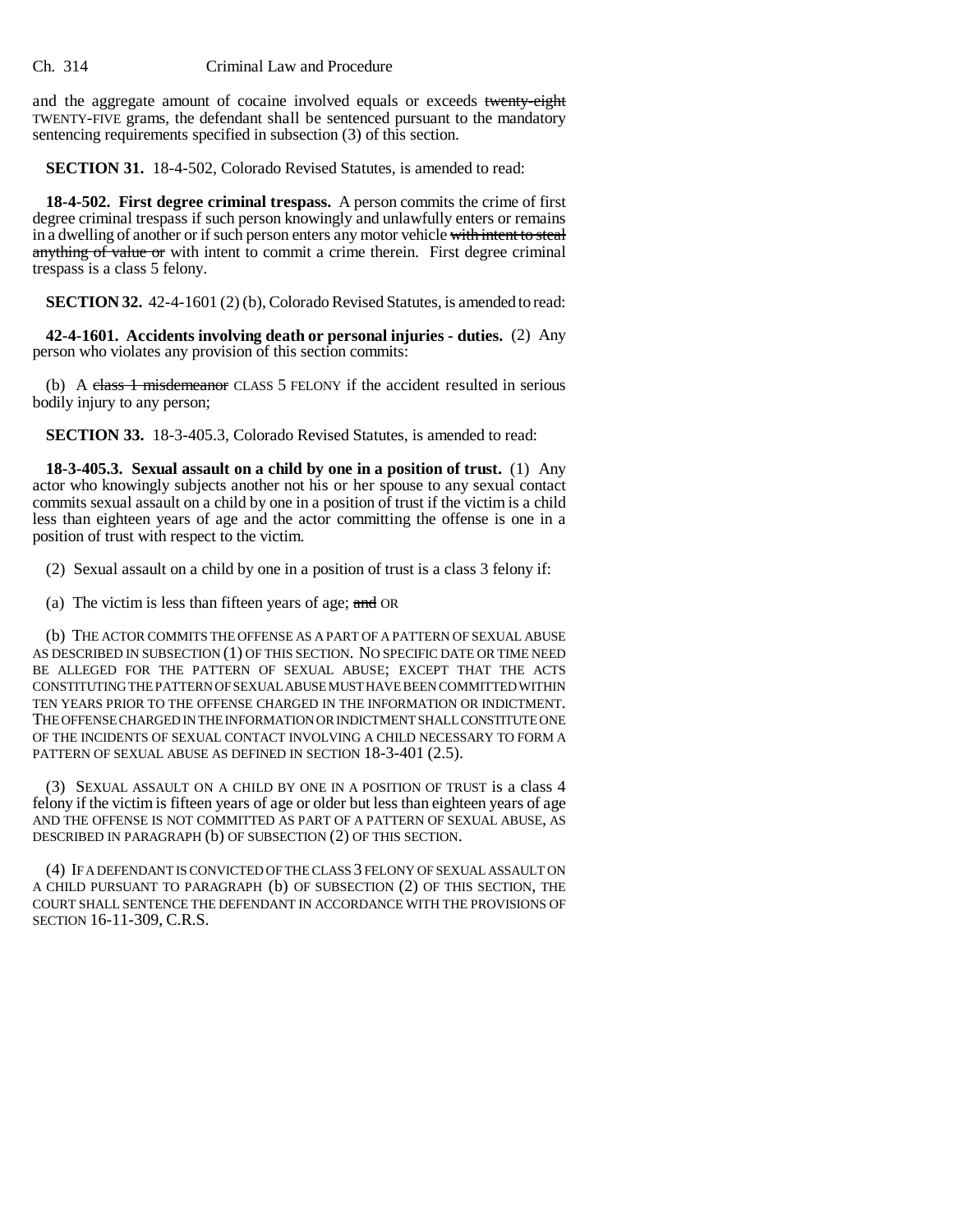**SECTION 34.** 16-11-103 (5) (m), Colorado Revised Statutes, is amended, and the said 16-11-103 (5) is further amended BY THE ADDITION OF A NEW PARAGRAPH, to read:

**16-11-103. Imposition of sentence in class 1 felonies - appellate review.** (5) For purposes of this section, aggravating factors shall be the following factors:

(m) The defendant intentionally killed a child who has not yet attained twelve years of age; OR

(n) THE DEFENDANT COMMITTED THE CLASS 1 FELONY AGAINST THE VICTIM BECAUSE OF THE VICTIM'S RACE, COLOR, ANCESTRY, RELIGION, OR NATIONAL ORIGIN.

**SECTION 35.** 43-2-201.1 (1), Colorado Revised Statutes, is amended to read:

**43-2-201.1. Closure of public highways extending to public lands - penalty.** (1) Any person, other than a governing body of a municipality or county acting pursuant to part 3 of this article, who intentionally blocks, obstructs, or closes any public highway, as described in section 43-2-201, which THAT extends to any public land, including public land belonging to the federal government, thereby closing public access to public lands, without good cause therefor, commits a class 3 CLASS 1 misdemeanor and shall be punished as provided in section 18-1-106, C.R.S.

**SECTION 36.** 18-18-206 (2) (a), Colorado Revised Statutes, is amended BY THE ADDITION OF A NEW SUBPARAGRAPH to read:

**18-18-206. Schedule IV.** (2) Unless specifically excepted by Colorado or federal law or Colorado or federal regulation or more specifically included in another schedule, the following controlled substances are listed in schedule IV:

(a) Any material, compound, mixture, isomers or salts or isomers, or preparation containing any of the following narcotic drugs, or their salts calculated as the free anhydrous base or alkaloid, in limited quantities as follows:

(III) BUTORPHANOL;

**SECTION 37.** 17-22.5-403, Colorado Revised Statutes, is amended BY THE ADDITION OF A NEW SUBSECTION to read:

**17-22.5-403. Parole eligibility.** (9) (a) THE PROVISIONS OF THIS SUBSECTION (9) SHALL APPLY TO ANY OFFENDER WHO IS PAROLED FOR A CLASS 2, 3, 4, OR 5 FELONY OR A CLASS 6 FELONY THAT IS THE OFFENDER'S SECOND OR SUBSEQUENT FELONY OFFENSE COMMITTED ON OR AFTER JULY 1, 1998, AND IS SUBSEQUENTLY REINCARCERATED PURSUANT TO SUBSECTION (8) OF THIS SECTION. FOLLOWING REINCARCERATION, THE OFFENDER MAY APPLY FOR PAROLE AND THE STATE BOARD OF PAROLE, WORKING IN CONJUNCTION WITH THE DEPARTMENT AND USING THE GUIDELINES ESTABLISHED PURSUANT TO SECTION 17-22.5-404, SHALL DETERMINE WHETHER TO GRANT PAROLE. IF THE STATE BOARD OF PAROLE DETERMINES THAT PLACING THE OFFENDER ON PAROLE IS APPROPRIATE, IT SHALL SET THE LENGTH OF THE PERIOD OF PAROLE AT ANY TIME REMAINING ON THE OFFENDER'S MANDATORY PERIOD OF PAROLE ESTABLISHED IN SECTION 18-1-105 (1) (a) (V), C.R.S.; EXCEPT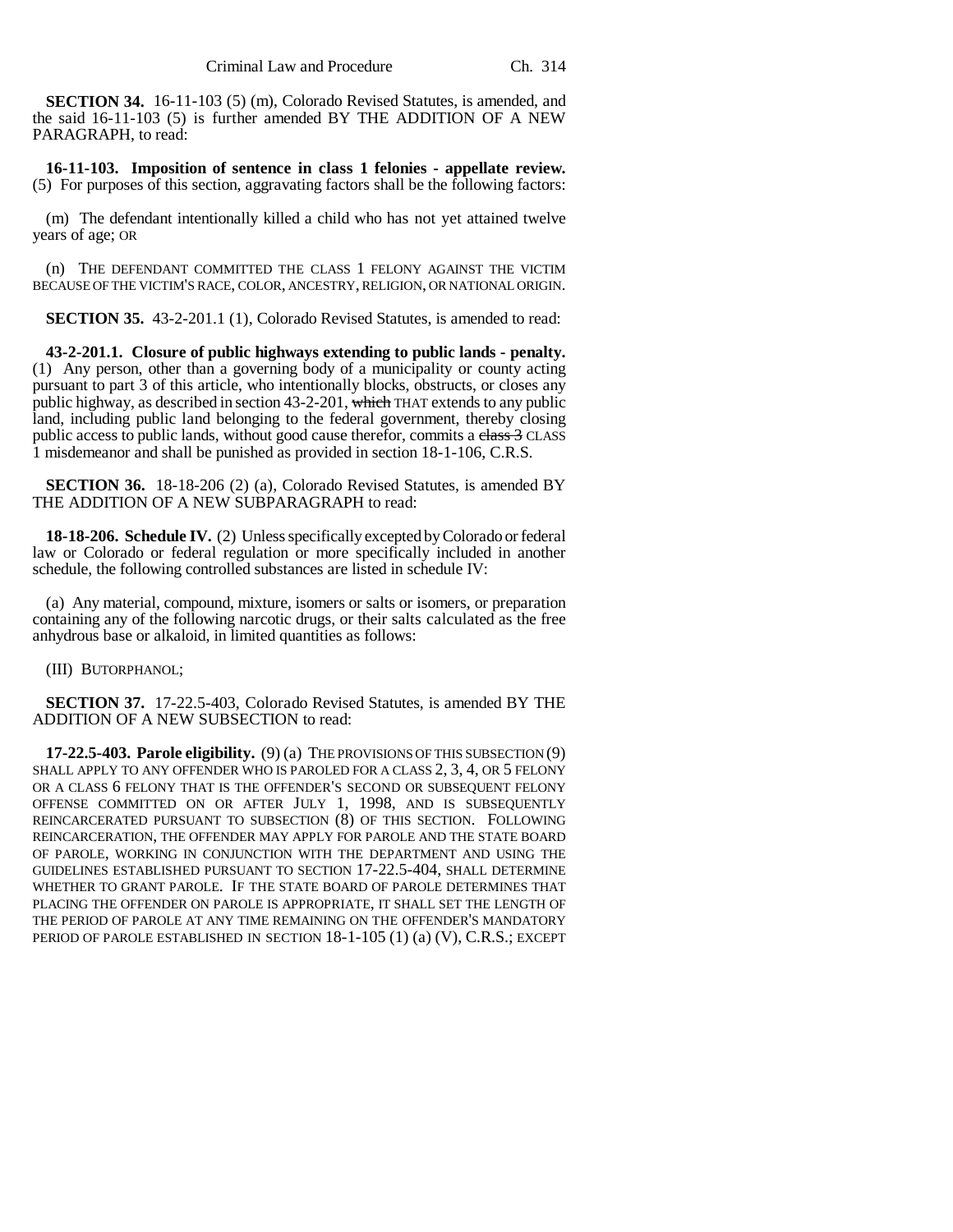### Ch. 314 Criminal Law and Procedure

THAT, IF THE OFFENDER'S REMAINING MANDATORY PERIOD OF PAROLE IS LESS THAN TWELVE MONTHS, THE STATE BOARD OF PAROLE SHALL RELEASE THE OFFENDER TO TWELVE MONTHS OF SUPERVISION AND THE OFFENDER SHALL NOT BE REQUIRED TO SERVE THE REMAINING MANDATORY PERIOD OF PAROLE. IF AN APPLICATION FOR PAROLE IS REFUSED BY THE STATE BOARD OF PAROLE, THE STATE BOARD OF PAROLE SHALL RECONSIDER WITHIN ONE YEAR THEREAFTER WHETHER THE OFFENDER SHOULD BE GRANTED PAROLE. THE STATE BOARD OF PAROLE SHALL CONTINUE SUCH RECONSIDERATION EACH YEAR THEREAFTER, EXCEPT AS OTHERWISE PROVIDED FOR THE CRIMES SPECIFIED IN SUBSECTION (7) OF THIS SECTION, UNTIL THE BOARD GRANTS THE OFFENDER PAROLE OR RELEASES THE OFFENDER ON SUPERVISION OR UNTIL THE OFFENDER COMPLETES THE MANDATORY PERIOD OF PAROLE IN INCARCERATION. IF THE OFFENDER COMPLETES THE MANDATORY PERIOD OF PAROLE IN INCARCERATION, HE OR SHE SHALL BE RELEASED TO A TWELVE-MONTH PERIOD OF SUPERVISION.

(b) (I) IF THE STATE BOARD OF PAROLE GRANTS PAROLE TO AN OFFENDER PURSUANT TO PARAGRAPH (a) OF THIS SUBSECTION (9) FOR THE PERIOD REMAINING ON THE OFFENDER'S MANDATORY PERIOD OF PAROLE, THE PROVISIONS OF SUBSECTION (8) OF THIS SECTION SHALL APPLY WHILE THE OFFENDER IS SERVING THE REMAINDER OF THE MANDATORY PERIOD OF PAROLE; EXCEPT THAT, IF THE STATE BOARD OF PAROLE SUBSEQUENTLY REVOKES THE OFFENDER'S PAROLE AS PROVIDED IN SUBSECTION (8) OF THIS SECTION AND THE OFFENDER'S REMAINING PERIOD OF MANDATORY PAROLE IS LESS THAN SIX MONTHS, THE STATE BOARD SHALL IMPOSE INTERMEDIATE SANCTIONS AS PROVIDED IN PARAGRAPH (f) OF THIS SUBSECTION (9) OR RETURN THE OFFENDER TO A PLACE OF CONFINEMENT FOR A PERIOD OF UP TO TWELVE MONTHS AND THE OFFENDER SHALL NOT BE REQUIRED TO SERVE THE REMAINING MANDATORY PERIOD OF PAROLE. ANY PERSON REINCARCERATED FOR A PERIOD OF UP TO TWELVE MONTHS PURSUANT TO THIS PARAGRAPH (b) SHALL BE ELIGIBLE FOR SUBSEQUENT RELEASE FOR A TWELVE-MONTH PERIOD OF SUPERVISION AT ANY TIME DURING SUCH REINCARCERATION OR UPON COMPLETION OF SUCH INCARCERATION.

(II) IF THE OFFENDER COMPLETES THE MANDATORY PERIOD OF PAROLE OR THE STATE BOARD OF PAROLE DISCHARGES THE OFFENDER FROM MANDATORY PAROLE PURSUANT TO SUBSECTION (8) OF THIS SECTION, THE OFFENDER'S SENTENCE SHALL BE DEEMED FULLY DISCHARGED.

(c) FOR ANY OFFENDER RELEASED TO A TWELVE-MONTH PERIOD OF SUPERVISION PURSUANT TO THIS SUBSECTION (9), THE DIVISION OF ADULT SERVICES SHALL PROVIDE SUPERVISION AND ASSISTANCE IN SECURING EMPLOYMENT, HOUSING, AND SUCH OTHER SERVICES AS MAY AFFECT THE OFFENDER'S SUCCESSFUL REINTEGRATION INTO THE COMMUNITY WHILE RECOGNIZING THE NEED FOR PUBLIC SAFETY. THE STATE BOARD OF PAROLE, PURSUANT TO SECTION 17-22.5-404, SHALL ESTABLISH THE CONDITIONS FOR THE OFFENDER'S TWELVE-MONTH SUPERVISION PRIOR TO THE OFFENDER'S RELEASE FROM INCARCERATION. UPON A DETERMINATION IN A REVOCATION PROCEEDING THAT THE CONDITIONS OF SUPERVISION HAVE BEEN VIOLATED, THE STATE BOARD OF PAROLE SHALL CONTINUE THE SUPERVISION IN EFFECT, MODIFY THE CONDITIONS OF SUPERVISION IF CIRCUMSTANCES THEN SHOWN TO EXIST REQUIRE SUCH MODIFICATIONS, WHICH CIRCUMSTANCES SHALL BE SET FORTH IN WRITING, OR REVOKE THE SUPERVISION AND IMPOSE INTERMEDIATE SANCTIONS AS PROVIDED IN PARAGRAPH (f) OF THIS SUBSECTION (9) OR ORDER THE RETURN OF THE OFFENDER TO A PLACE OF CONFINEMENT DESIGNATED BY THE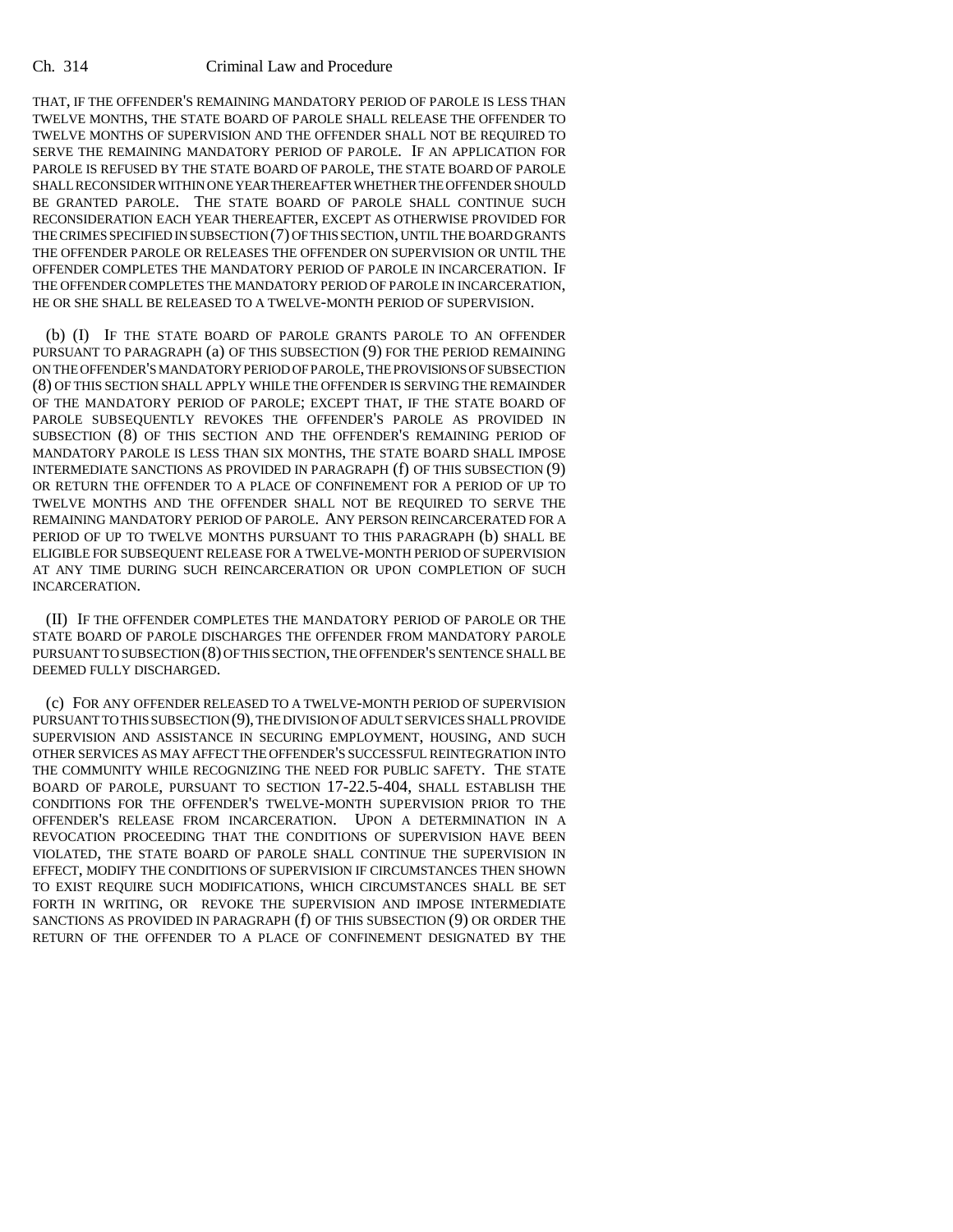EXECUTIVE DIRECTOR FOR ANY PERIOD OF TIME UP TO TWELVE MONTHS. ANY OFFENDER WHO HAS BEEN REINCARCERATED DUE TO A SUPERVISION REVOCATION PURSUANT TO THIS PARAGRAPH (c) SHALL BE ELIGIBLE FOR SUBSEQUENT RELEASE FOR A TWELVE-MONTH PERIOD OF SUPERVISION AT ANY TIME DURING SUCH REINCARCERATION.

(d) THE STATE BOARD OF PAROLE MAY DISCHARGE AN OFFENDER RELEASED ON SUPERVISION UNDER THIS SUBSECTION (9) AT ANY TIME DURING THE TERM OF SUPERVISION UPON A DETERMINATION THAT THE OFFENDER HAS BEEN SUFFICIENTLY REHABILITATED AND REINTEGRATED INTO SOCIETY AND CAN NO LONGER BENEFIT FROM SUPERVISION. IN MAKING ANY SUCH DETERMINATION, THE STATE BOARD OF PAROLE SHALL MAKE WRITTEN FINDINGS AS TO WHY THE OFFENDER IS NO LONGER IN NEED OF SUPERVISION. UPON COMPLETION OF TWELVE CONSECUTIVE MONTHS OF SUPERVISION OR DISCHARGE FROM SUPERVISION AS PROVIDED IN THIS PARAGRAPH (d), THE OFFENDER'S SENTENCE SHALL BE DEEMED FULLY DISCHARGED.

(e) NOTWITHSTANDING ANY PROVISIONS OF THIS SUBSECTION (9) TO THE CONTRARY, THE TOTAL AMOUNT OF TIME SPENT BY AN OFFENDER IN INCARCERATION AS A RESULT OF REVOCATION OF SUPERVISION SHALL NOT EXCEED THE LENGTH OF THE OFFENDER'S ORIGINAL SENTENCE TO INCARCERATION PLUS THE LENGTH OF THE OFFENDER'S ORIGINAL SENTENCE TO MANDATORY PAROLE PLUS TWELVE MONTHS. IN CALCULATING THE TIME SPENT IN INCARCERATION BY AN OFFENDER FOR PURPOSES OF THIS PARAGRAPH (e), THE OFFENDER SHALL RECEIVE CREDIT FOR TIME SPENT IN INCARCERATION AS A RESULT OF THE ORIGINAL SENTENCE TO INCARCERATION, ANY TIME SPENT IN INCARCERATION AS A RESULT OF REVOCATION OF MANDATORY PAROLE, AND ANY TIME SPENT IN INCARCERATION AS A RESULT OF REVOCATION OF SUPERVISION.

(f) IF REVOCATION OF MANDATORY PAROLE FOR LESS THAN TWELVE MONTHS OR REVOCATION OF SUPERVISION IS BASED ON A TECHNICAL VIOLATION OF THE CONDITIONS OF PAROLE OR SUPERVISION, THE STATE BOARD OF PAROLE SHALL IMPOSE INTERMEDIATE SANCTIONS WHERE FACILITIES APPROPRIATE FOR SUCH INTERMEDIATE SANCTIONS ARE AVAILABLE. FOR PURPOSES OF THIS PARAGRAPH (f), "INTERMEDIATE SANCTIONS" MAY INCLUDE, BUT ARE NOT LIMITED TO, A COMMUNITY CORRECTIONS PROGRAM, AS DEFINED IN SECTION 17-27-102 (3), A HOME DETENTION PROGRAM, AS DESCRIBED IN ARTICLE 27.8 OF THIS TITLE, OR A SPECIALIZED RESTITUTION AND COMMUNITY SERVICE PROGRAM, AS DESCRIBED IN ARTICLE 27.9 OF THIS TITLE.

**SECTION 38.** 18-1-105 (1) (a), Colorado Revised Statutes, is amended BY THE ADDITION OF A NEW SUBPARAGRAPH to read:

**18-1-105. Felonies classified - presumptive penalties.** (1) (a) (VI) ANY PERSON SENTENCED FOR A CLASS  $2, 3, 4$ , OR  $5$  FELONY, OR A CLASS 6 FELONY THAT IS THE OFFENDER'S SECOND OR SUBSEQUENT FELONY OFFENSE, COMMITTED ON OR AFTER JULY 1, 1998, REGARDLESS OF THE LENGTH OF THE PERSON'S SENTENCE TO INCARCERATION AND THE MANDATORY PERIOD OF PAROLE, SHALL NOT BE DEEMED TO HAVE FULLY DISCHARGED HIS OR HER SENTENCE UNTIL SAID PERSON HAS EITHER COMPLETED OR BEEN DISCHARGED BY THE STATE BOARD OF PAROLE FROM THE MANDATORY PERIOD OF PAROLE IMPOSED PURSUANT TO SUBPARAGRAPH (V) OF THIS PARAGRAPH (a) OR COMPLETED OR BEEN DISCHARGED BY THE STATE BOARD OF PAROLE FROM THE TWELVE-MONTH PERIOD OF SUPERVISION IMPOSED PURSUANT TO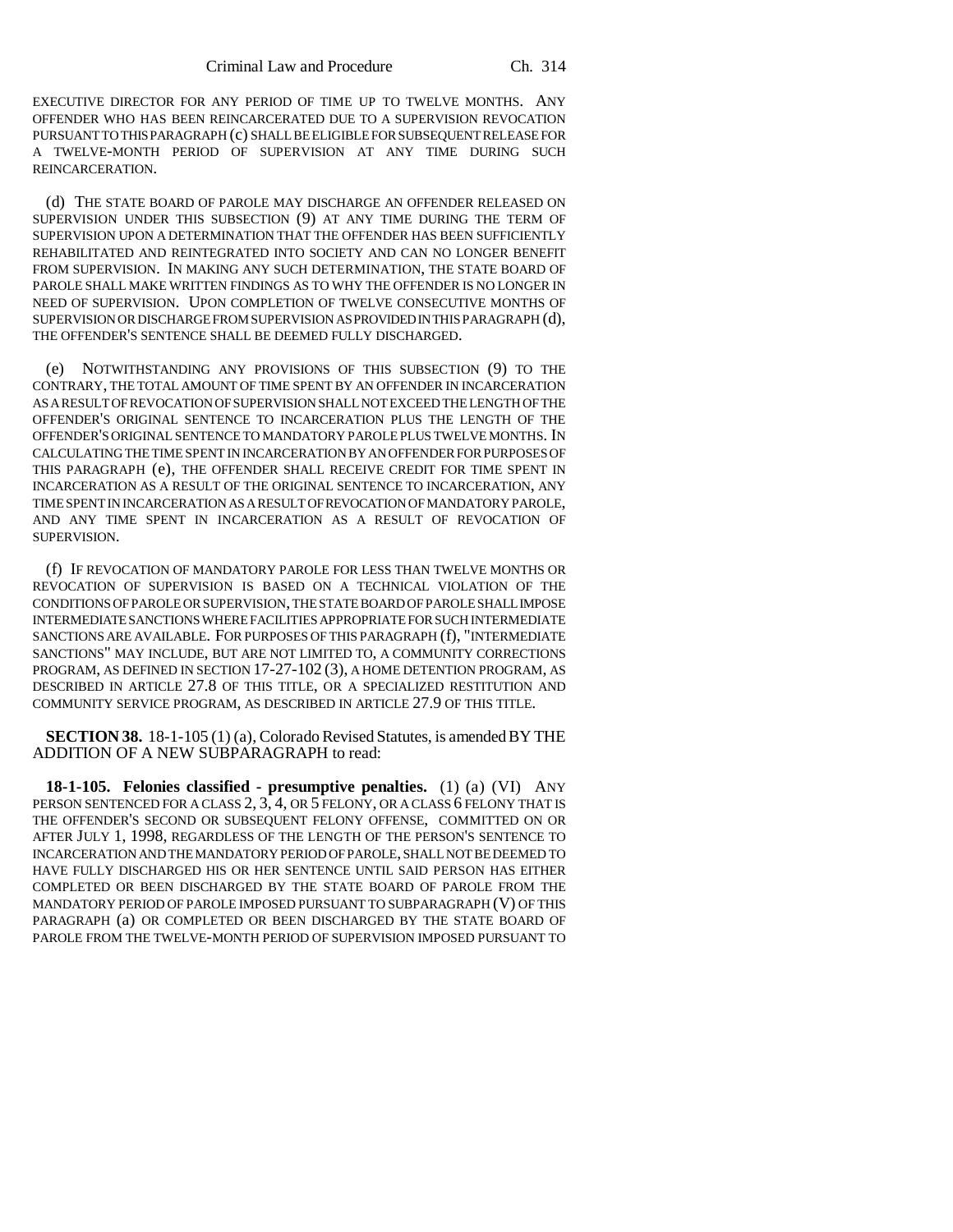SECTION 17-22.5-403 (9), C.R.S., WHICHEVER OCCURS FIRST. PRIOR TO FULLY DISCHARGING HIS OR HER SENTENCE, UPON REVOCATION OF PAROLE, A PERSON MAY BE RETURNED TO INCARCERATION FOR THE PERIODS SPECIFIED IN SECTION 17-22.5-403 (9), C.R.S.

**SECTION 39. Exception to the requirements of section 2-2-703, Colorado Revised Statutes.** The general assembly hereby finds that the amendments to sections 17-22.5-403 and 18-1-105, Colorado Revised Statutes, enacted in sections 37 and 38 of this act reflect the General Assembly's original intent in passing House Bill 93-1302. As a clarification of a previously enacted bill, the general assembly finds that said amendments constitute an exception to the five-year appropriation requirements specified in section 2-2-703, Colorado Revised Statutes.

**SECTION 40. No appropriation.** The general assembly has determined that sections 37 and 38 of this act can be implemented within existing appropriations, and therefore no separate appropriation of state moneys is necessary to carry out the purposes of this act.

**SECTION 41.** The introductory portion to 24-75-302 (2) and 24-75-302 (2) (m) and (2) (n), Colorado Revised Statutes, are amended, and the said 24-75-302 (2) is further amended BY THE ADDITION OF A NEW PARAGRAPH, to read:

**24-75-302. Capital construction fund - capital assessment fees - calculation.** (2) As of July 1, 1988, and July 1 of each year thereafter through July 1,  $2001$  2002, a sum as specified in this subsection (2) shall accrue to the capital construction fund. The state treasurer and the controller shall transfer such sum out of the general fund and into the capital construction fund as moneys become available in the general fund during the fiscal year beginning on said July 1. Transfers between funds pursuant to this subsection (2) shall not be deemed to be appropriations subject to the limitations of section 24-75-201.1. The amount which shall accrue pursuant to this subsection (2) shall be as follows:

(m) On July 1, 2000, one hundred eighty-four thousand ninety dollars pursuant to H.B. 97-1186, plus four hundred seventy-eight thousand six hundred thirty-four dollars pursuant to H.B. 97-1077, enacted at the first regular session of the sixty-first general assembly, PLUS SEVENTY-ONE THOUSAND TWO HUNDRED SEVEN DOLLARS PURSUANT TO H.B. 98-1160, ENACTED AT THE SECOND REGULAR SESSION OF THE SIXTY-FIRST GENERAL ASSEMBLY; and

(n) On July 1, 2001, one hundred fifty-four thousand six hundred thirty-six dollars pursuant to H.B. 97-1186, plus nine hundred five thousand seven hundred twenty-three dollars pursuant to H.B. 97-1077, enacted at the first regular session of the sixty-first general assembly, PLUS THREE HUNDRED FORTY-NINE THOUSAND FIFTY-FIVE DOLLARS PURSUANT TO H.B.98-1160, ENACTED AT THE SECOND REGULAR SESSION OF THE SIXTY-FIRST GENERAL ASSEMBLY; AND

(o) ON JULY 1, 2002, THREE HUNDRED NINETY-SEVEN THOUSAND NINE HUNDRED TWENTY-THREE DOLLARS PURSUANT TO H.B. 98-1160, ENACTED AT THE SECOND REGULAR SESSION OF THE SIXTY-FIRST GENERAL ASSEMBLY.

**SECTION 42.** Article 1 of title 17, Colorado Revised Statutes, is amended BY